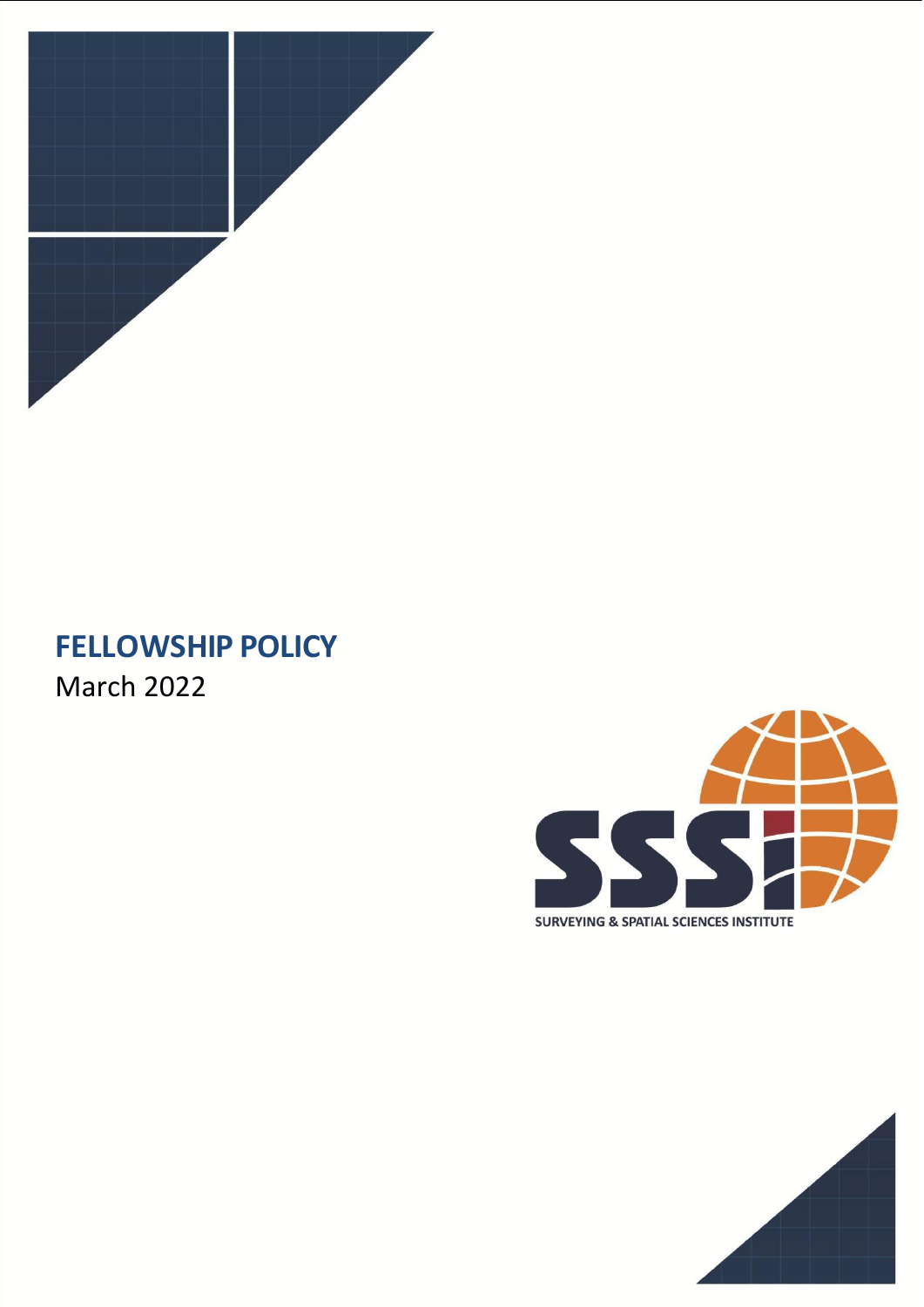

Spatial Information and Cartography ∙ Land Surveying ∙ Engineering and Mining Surveying ∙ Remote Sensing and Photogrammetry ∙ Hydrography

# **Objective**

The objective of this policy is to ensure a consistently high standard is applied when assessing applications for Fellowships, to ensure the status is maintained of the highest level of recognition endowed upon individuals by the Institute. This Policy has been endorsed by the Board of the Surveying & Spatial Sciences Institute (SSSI) as the rules and protocols that govern the advancement of membersto Fellows and Honorary Fellows within SSSI.

# **Context**

SSSI confers, from time to time, the title of "Fellow" or "Honorary Fellow" of the Institute. These titles are bestowed on individuals that have made a significant contribution to SSSI or to the surveying and spatial profession and are only approved following a rigorous nomination and election process.

# **Fellows**

A Fellow shall have rendered **notable service to SSSI** through one or more of the following:

- undertaken a leadership role on an official SSSI Committee (e.g. region, commission etc) or the Board over a sustained period
- developed, lead and/or implemented a significant SSSI related project or activity
- increased membership and/or raised the profile of a specific Region, Commission, Special Interest Group or SSSI as a whole, through substantial championing to the broader profession.

In addition to this service to the Institute, a Fellow shall have contributed to the profession via one or more of the following:

- promotion of surveying and spatial sciences and the status of its practitioners
- notable activities that have enhanced the public perception of surveying or spatial scientists
- developed technology, programs or systems that have significantly improved the profession
- undertaken substantial research projects that have had tangible and widely acknowledged impacts on the practice of the surveying and spatial sciences.

A Fellow must be a current financial member at the time of nomination and must maintain membership to retain Fellowship status.

# **Honorary Fellows**

An Honorary Fellow shall have made a **highly significant and lasting difference to the surveying or spatial profession or SSSI** through at least two of the following:

- promotion of surveying and spatial sciences and the status of its practitioners
- notable activities that have enhanced the public perception of surveying or spatial scientists
- developed technology, programs or systems that have significantly improved the profession
- undertaken substantial research projects that have had measurable impacts on the practice of the surveying and spatial sciences
- hold significant esteem amongst the profession through their leadership, commitment and dedication
- service to SSSI (and/or its predecessors) and its members through a key volunteer role, such as President, however they must already have been conferred a Fellowship.

An Honorary Fellow can be a SSSI member or a non-member at the time of nomination. Honorary Fellows then receive complimentary SSSI membership for life.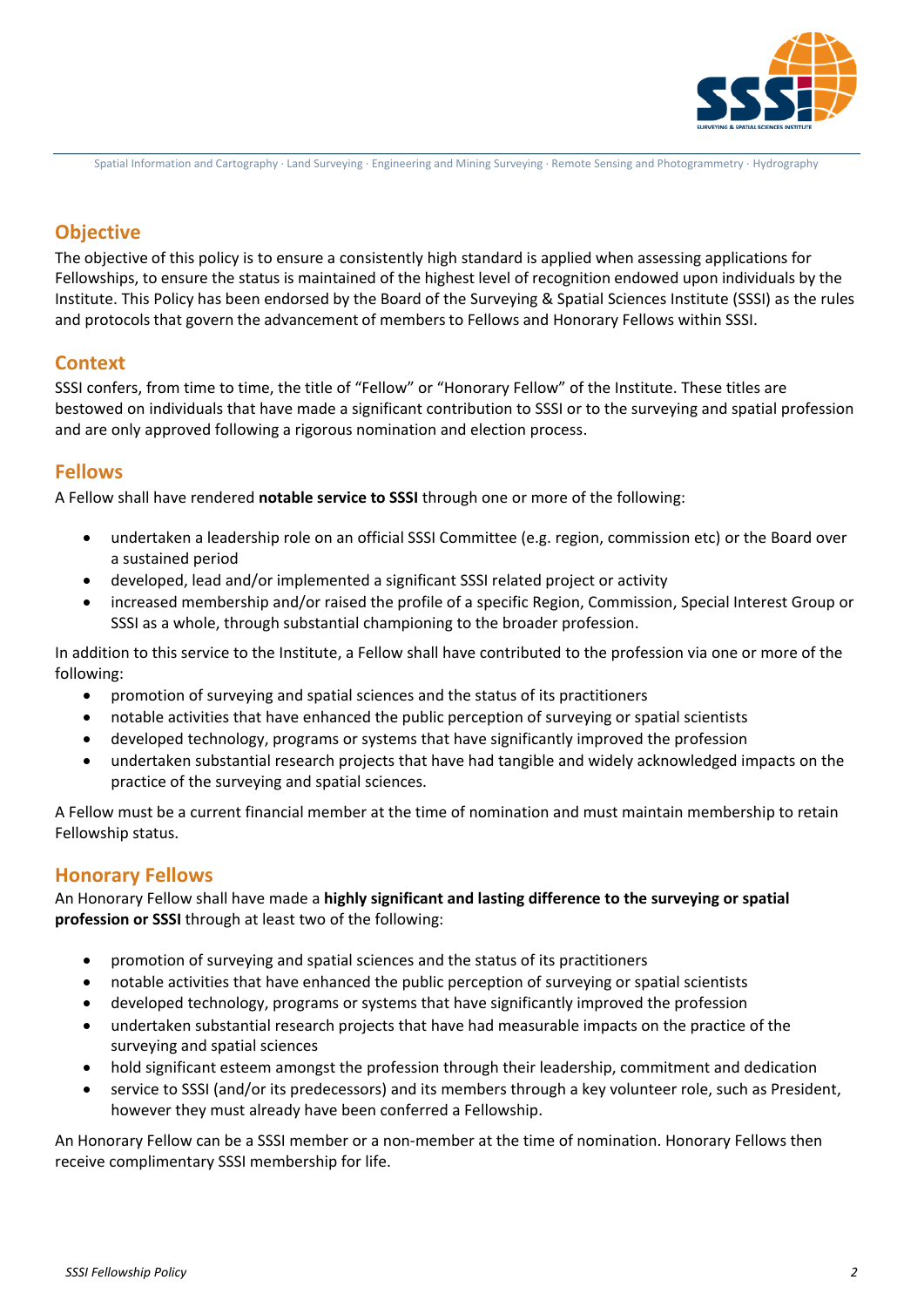

Spatial Information and Cartography ∙ Land Surveying ∙ Engineering and Mining Surveying ∙ Remote Sensing and Photogrammetry ∙ Hydrography

# **Limits**

There is no limit to the number of **Fellows** conferred, however all applications will be rigorously reviewed for quality to maintain the high standard of recipients.

Due to high esteem of this award and the exceptional circumstances under which it is awarded there will be no more than 60 (*living*) **Honorary Fellows** at any time, with a limit of five nominations accepted per calendar year.

# **Fellowship Committee**

The review and implementation of this policy is undertaken by the SSSI Fellowship Committee, on behalf of the Board. The Terms of Reference for this committee are as below.

#### **Membership**

The committee will consist of at least four and no more than six participants. Members of the Fellowship Committee must be current SSSI Fellows or Honorary Fellows. The SSSI Membership Engagement Officer is the allocated staff support person for the committee.

One member will be voted as the Chair of the Committee for the purpose of chairing meetings and making final decisions should there be a locked decision amongst members.

#### **Appointment**

Members of the committee are invited to join by the SSSI Chief Executive Officer or President.

#### **Terms**

Committee members will serve a four-year term, with the option of renewing for one further four-year term if they wish.

#### **Meetings**

The Fellowship Committee will meet at least once per year (in addition to any nomination assessment meetings) to discuss the policy and procedures of the Fellowship program and determine if any changes or improvements are to be recommended to the Board.

#### **Reporting**

Minutes of all Fellowship Committee meetings will be taken by the Membership Engagement Officer and stored on the SSSI system. A list of all nominations, and the outcome of their assessment, will be maintained by the Membership Engagement Officer.

## **Nomination Process**

A SSSI member may nominate a person to be considered as a Fellow or Honorary Fellow of the Institute, in accordance with the eligibility noted on page 2.

- 1. The nominator must complete the current Fellowship Nomination Form from the SSSI website. The nomination form must include all requested details of the nominee, as well as a clear, concise citation that contains sufficient information for the Fellowship Committee to make an informed decision.
- 2. Nominations must be endorsed by:
	- a. the chair of the Region in which the nominee resides OR the chair of the Commission under which the work of the nominee aligns
	- b. three (3) other current financial members of SSSI (students are NOT able to endorse).
- 3. It is the responsibility of the nominator to arrange the appropriate endorsements above. Instructions for the format of endorsements is on the Nomination Form.
- 4. Once the nomination is complete, it is to be emailed to [membership@sssi.org.au.](mailto:membership@sssi.org.au) The Membership Engagement Officer will log the application and forward to the SSSI CEO for a brief review.